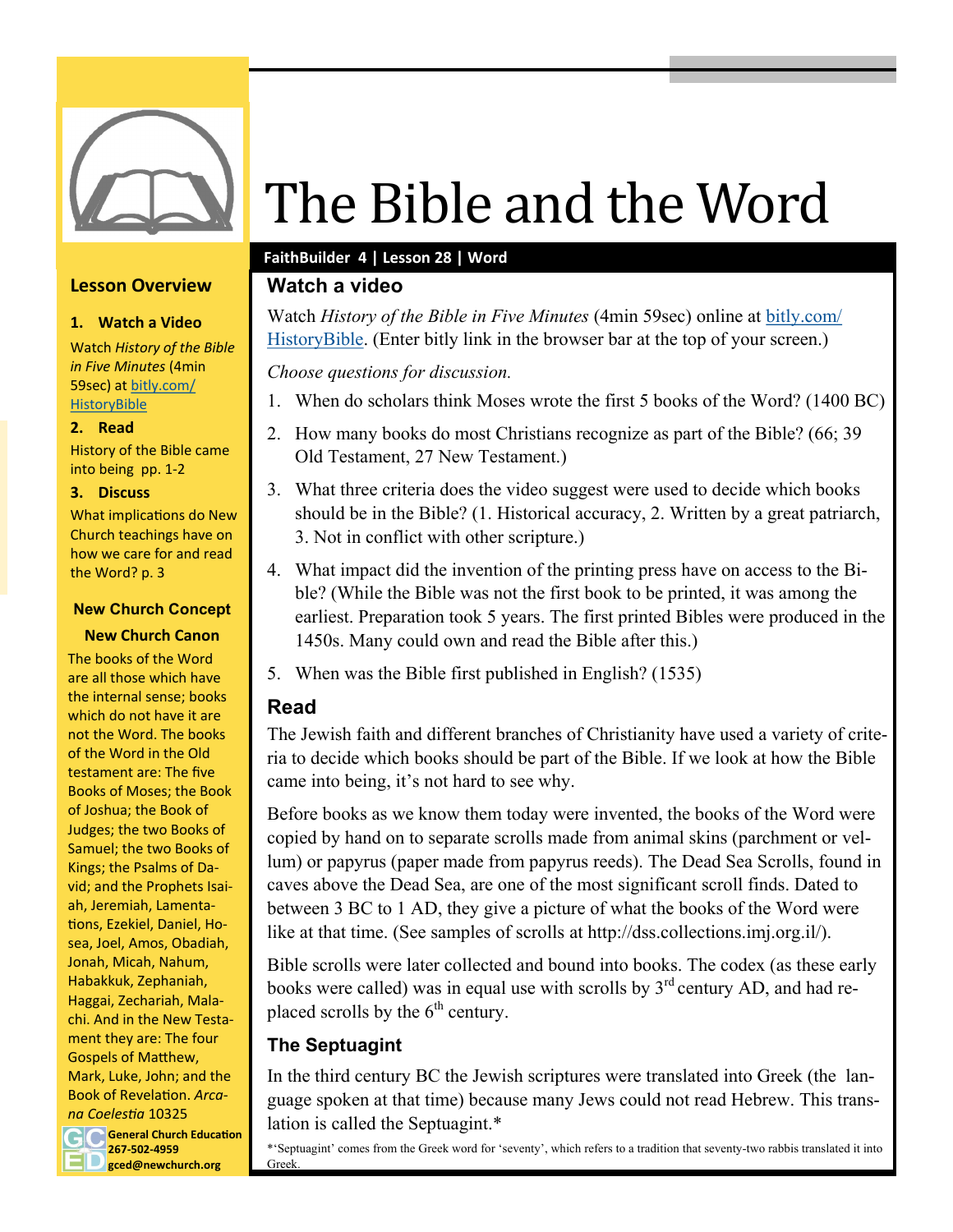## **The First Christian Bible**

When the Christian Bible was being assembled the Septuagint was used by both Jews and Jewish Christians. Christians adopted it as the Old Testament of the Christian Bible. However, around 100 AD Jewish rabbis revised their Scripture and established an official Judaic *canon* (collection of authoritative scriptures) which left out some of the Septuagint. Fifteen late Jewish books that were not in the Hebrew texts of the Jewish Scripture were omitted. Christians did not follow suit but continued using the full text of the Septuagint as the Old Testament.

## **Protestant Bibles**

In the 1500s, Protestant leaders decided to organize the Old Testament according to the Jewish canon instead of the Septuagint. They moved the Old Testament books which were not in the Jewish canon into a separate section of the Bible called the *Apocrypha*. Protestant Bibles included the same material as the earlier Bible, but divided it into two sections— the Old Testament and the Apocrypha. Protestant Bibles included the Apocrypha until the mid 1800s, but it was eventually dropped.

# **Catholic and Orthodox Bibles**

The Roman Catholic and Orthodox Churches did not follow the Protestant changes. Today they base the Old Testament on the Septuagint, so Catholic Bibles have more Old Testament books. Catholic Old Testaments include *1st* and *2nd Maccabees, Baruch*, *Tobit*, *Judith*, *The Wisdom of Solomon*, *Sirach*, *Prayer of Azariah & Song of the Three Holy Children,* additions to Esther, and additions to Daniel. Orthodox Christian Old Testaments include these plus*1st Esdras, Psalm 151* and *3rd Maccabees*.

# **The Catholic and Protestant New Testament**

The Protestant, Catholic and Orthodox New Testaments are identical. Both contain 27 books, however Eastern churches make some additions.

# **The Word for the New Church**

Unlike the Catholic and Protestant canons, for which people decided what was holy and to be included in the Bible, the canon for New Church is defined in the Writings. This more limited list of books is given in *Arcana Coelestia* 10325 (see p. 1). The Writings explain that these books are part of the Word because they have *an internal sense.* We can grasp some of this internal meaning through correspondences. The Gospels themselves affirm the New Church canon by quoting from nearly all books of the New Church canon but not books from outside of it. Books of the Bible that are not part of the Word are useful for the New Church. They give important historical and cultural information. In their epistles, the Apostles tell of the beginnings of the Christian church and confirm the central teachings of the Lord. Swedenborg states they are good books for the church because they "maintain the doctrine of charity and its faith as strongly as ever did the Lord Himself in the Gospels and in Revelation."

#### **New Church Concept The Word**

The Gospels contain the words of the Lord Himself, all of which have concealed in them a spiritual sense, through which immediate communication with heaven is granted, while the writings of the Apostles contain no such sense, although they are nevertheless useful books for the ch urch. *Apocalypse Explained*  815.2

The Word in the internal sense contains innumerable things which exceed human comprehension. It also contains things...which are manifest only to angels, and are understood by them. The internal sense of the Word contains arcana of heaven, which relate to the Lord and His kingdom in the heavens and on earth. Those arcana do not appear in the sense of the letter. Many things in the writings of the prophets appear to be unconnected, which yet in the internal sense cohere without a break in a beautiful series. Not a single word...in its original language, can be taken from the sense of the letter of the Word, without an interruption in the internal sense; and therefore, by the Divine Providence of the Lord, the Word is preserved so entire as to every point.

The internal sense is itself the genuine doctrine of the church. They who understand the Word according to the internal sense, know the true doctrine itself of the church, because the internal sense contains it. The Word is the doctrine of love to the Lord, and of charity towards the neighbor. *White Horse* 11